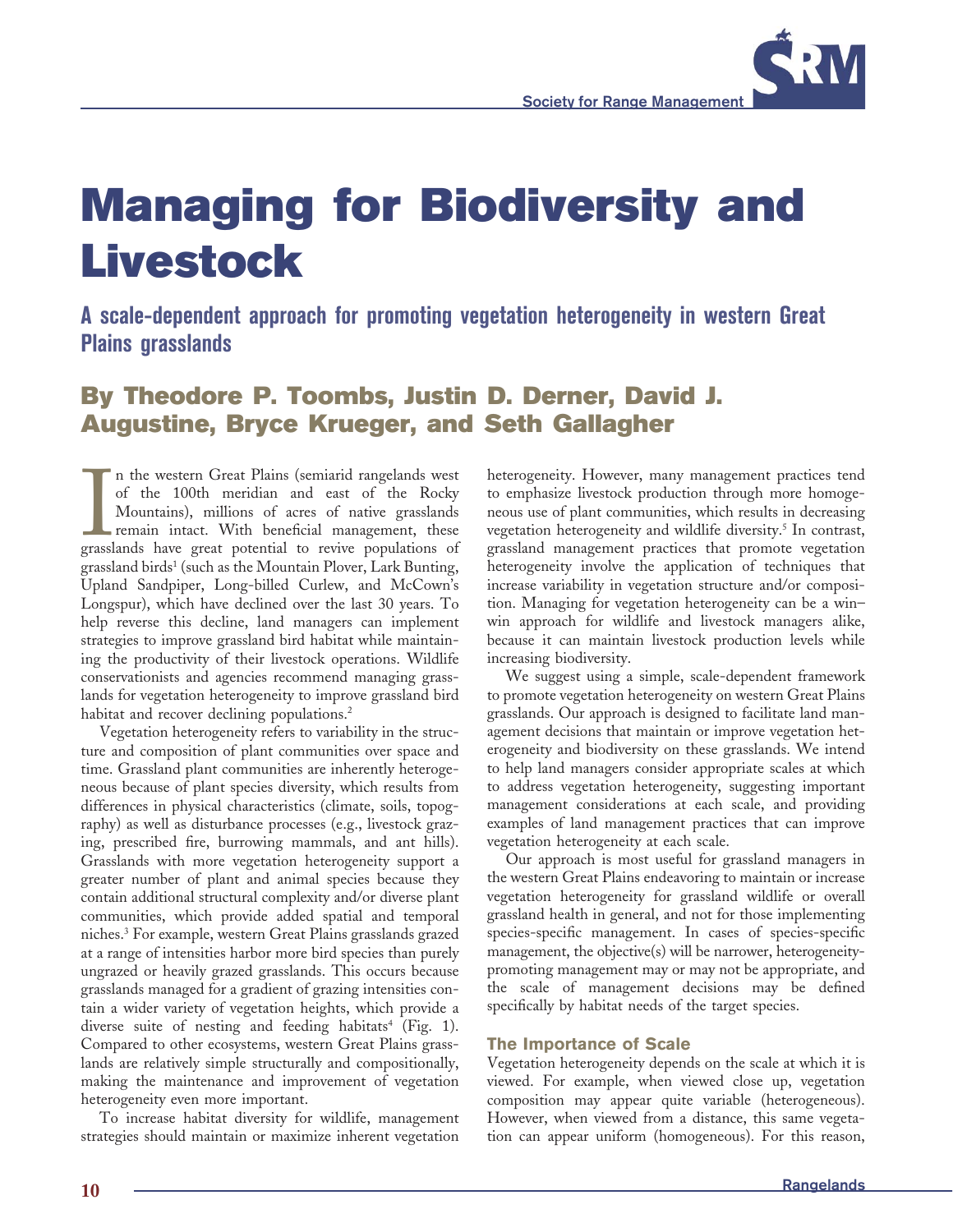

Figure 1. Bird response to grazing pressures (modified from Knopf 1996).

vegetation heterogeneity must be examined independently at many scales, and decisions must be made at each of these scales.

In our experience, one of the most difficult aspects of heterogeneity-based management is balancing grazing management practices, and the outcomes of those practices, at different spatial scales. For this paper, we have simplified spatial scales into four categories relevant to land managers in western Great Plains grasslands: landscape (> 100 km2 ), ranch ( $\sim$  10–100 km<sup>2</sup>), among-pasture ( $\sim$  1–10 km<sup>2</sup>), and within-pasture  $(< 1 \text{ km}^2)$ . It is important to compare how management affects vegetation heterogeneity at each of these scales, as well as the interactions between scales (Fig. 2).

Many state, federal, and nongovernmental organizations work with private landowners to implement grazing practices intended to achieve both production and conservation objectives. To do so, it is important to consider vegetation heterogeneity at the ranch scale and determine how management practices affect contrast with surrounding properties at the landscape scale. Similarly, on public grasslands, livestock are often managed at the scale of an allotment, which can consist of one pasture or a collection of several pastures. At scales smaller than a ranch or allotment, management of individual pastures or patches within pastures will affect the grazing distribution and amount of vegetation heterogeneity. Here existing infrastructure (fences and water sources) greatly influences vegetation composition and structure, as well as management options.

## **Strategies to Promote Vegetation Heterogeneity**

The scale-dependent approach described here can help land managers consider several grazing and other land



**Figure 2.** A comparison of vegetation homogeneity and heterogeneity at various scales.

management practices simultaneously at several spatial scales. We have organized the display of this approach from the largest spatial scale (landscape) to the smallest spatial scale (within-pasture) for convenience in describing its utility. It is important to first consider existing conditions and management practices at the landscape and ranch scales, then at the among- and within-pasture scales if possible (Fig. 3). However, different land managers are interested in different spatial scales, and the approach we present facilitates easy decision making at any given scale of interest.

At the landscape scale, it is important to understand the context in which any given property lies. Look for similarities and differences between a given property (e.g., ranch) and those surrounding it with respect to plant communities, vegetation composition, structure, and management strategies (Fig. 3). Any changes in management should maintain the inherent landscape-scale vegetation contrast. With the establishment of coalitions made up of many contiguous ranches (e.g., Blackfoot Challenge, Malpai Borderlands), opportunities to manage ranches cooperatively over broad landscapes are increasing.

Even at the ranch scale, stocking rate is a key consideration (Fig. 3) because it strongly influences management options and affects vegetation heterogeneity across all spatial scales. Most rangelands in the western Great Plains have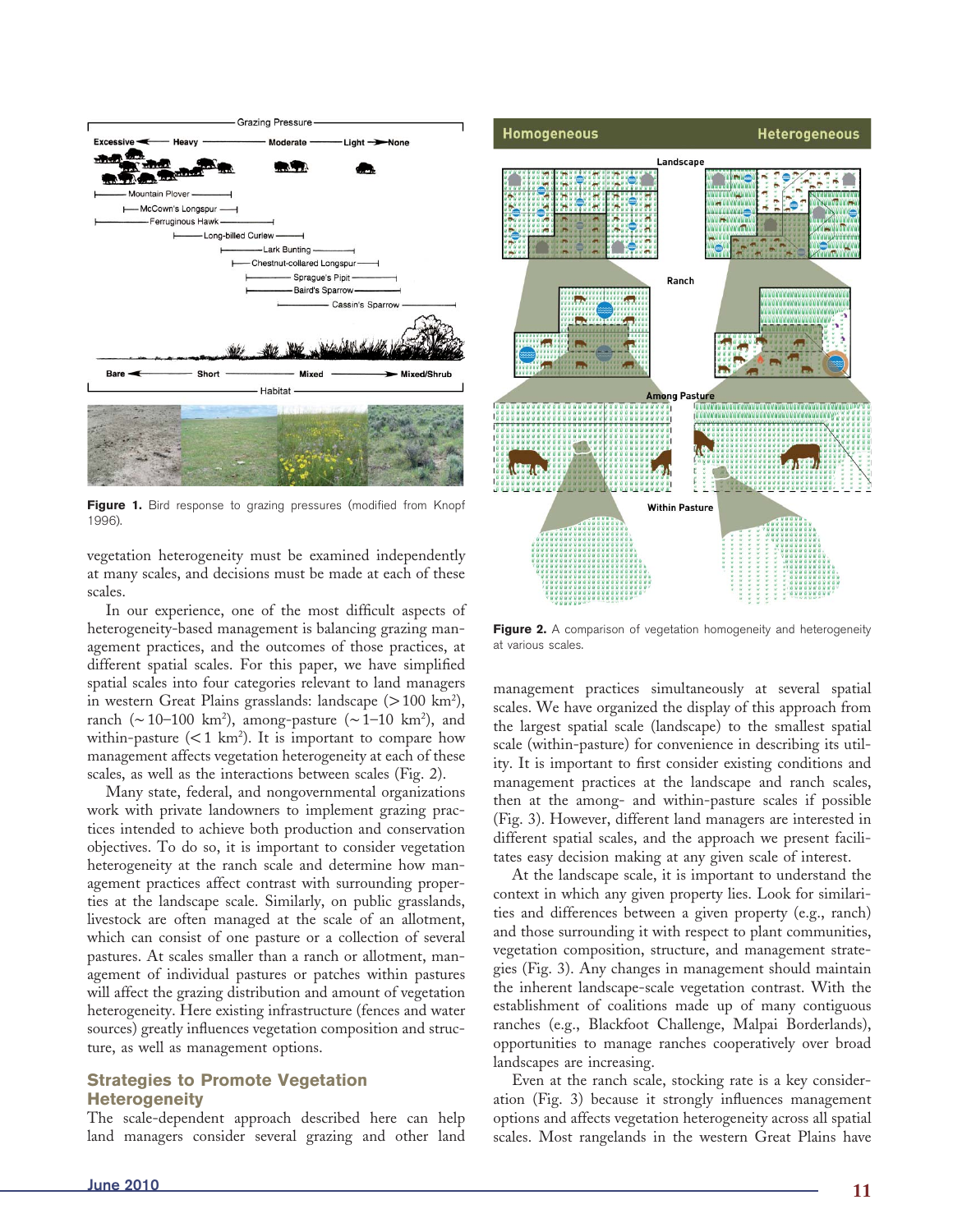# **Landscape & Ranch Scales**

| <b>Evaluate Existing:</b>                                           |              | <b>Management</b><br><b>Considerations:</b>                                                |  |
|---------------------------------------------------------------------|--------------|--------------------------------------------------------------------------------------------|--|
| A. Landscape Context<br>• If similar<br>• If different              | then<br>then | enhance contrast.<br>maintain contrast.                                                    |  |
| <b>B. Ranch Stocking Rate</b><br>• If high<br>. If low or moderate  | then<br>then | decrease stocking rate before<br>proceeding.<br>proceed to next scale of<br>consideration. |  |
| C. Ranch Size<br>$\bullet$ If small $\leq 10$ sq. km)<br>• If large | then<br>then | fewer options at this scale.<br>proceed to next scale of<br>consideration.                 |  |

#### **Among & Within Pasture Scales Evaluate Existing: Management Considerations:** · increasing pasture size. Pasture size/fencing configuration · changing pasture configuration. Herd rotation schedule · lengthening rotation schedule. Water distribution · rotating water locations. Stocking rate in each pasture • varying by pasture by year. Topographical/edaphic · contribution to overall vegetation heterogeneity heterogeneity. Prairie dog colony numbers/ · managing numbers/distribution. distribution • targeting areas for patch burning/ Within pasture vegetation grazing and placement of livestock heterogeneity attractants

### Figure 3. When developing a plan to promote heterogeneity, first consider management practices at the landscape and the ranch scales, then at among- and within-pasture scales.

traditionally been managed for livestock production, with moderate stocking rates during the growing season designed to leave a particular forage residue level, maintain livestock performance, and prevent soil degradation.<sup>6</sup> Although sus $tainable$  for both livestock and forage production, $\tau$  this "management to the middle" approach has dampened the inherent vegetation heterogeneity associated with historical disturbance regimes<sup>5</sup> and contributed to the decline of some grassland bird species.4 Similarly, use of high stocking rates across landscapes will also limit vegetation heterogeneity, as the plant communities that result from this practice are generally shorter statured and less diverse. When stocking rates are too high, simply reducing stocking rate can increase heterogeneity. By varying stocking rates across the ranch, managers can increase natural vegetation heterogeneity important to wildlife diversity.

As with stocking rate, ranch size is an important consideration because smaller ranches have less opportunity to influence the distribution of grazing intensity at the ranch and landscape scales. Conversely, larger ranches have more options to manage vegetation heterogeneity at among- and within-pasture scales (see below) because of greater pasture sizes and/or a larger number of pastures.

At scales smaller than the ranch, a wide range of options are available to increase vegetation heterogeneity (Fig. 3). As previously described, biodiversity relies upon a shifting mosaic of habitat conditions over space and time. Heterogeneity-based management practices will, *over short time periods*, produce areas that appear "overgrazed," along with areas that appear "undergrazed." The central idea is to shift both types of areas, and those in between, across the ranch over time periods of more than one year. A wide variety of conditions should be present at any given point in time. We suggest that land managers conduct a current inventory of pasture numbers, sizes, stocking rates, fencing infrastructure, water distribution, livestock herd divisions and rotations, and other factors before making decisions about managing for vegetation heterogeneity at these scales.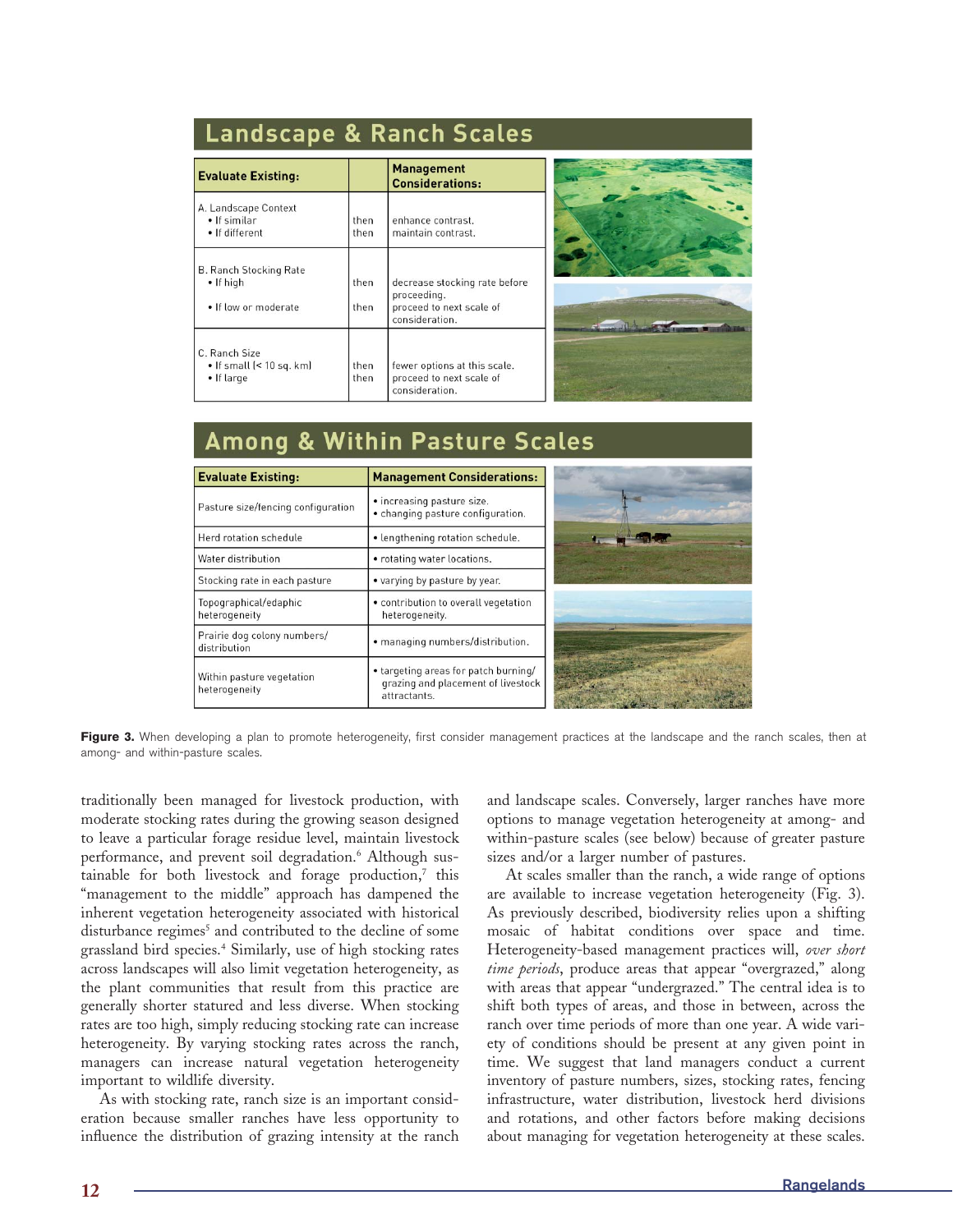| <b>Existing Conditions:</b>                                                                                                                                                                                                            |                                                                                                                                                                                                                        |  |  |
|----------------------------------------------------------------------------------------------------------------------------------------------------------------------------------------------------------------------------------------|------------------------------------------------------------------------------------------------------------------------------------------------------------------------------------------------------------------------|--|--|
| <b>Ranch A</b>                                                                                                                                                                                                                         | <b>Ranch B</b>                                                                                                                                                                                                         |  |  |
| • Large pastures (>2.56 km <sup>2</sup> or 1 mi <sup>2</sup> each)<br>• Season-long grazing<br>• Some areas >1.6 km [1 mi] from water<br>• Moderate within-pasture heterogeneity<br>• Moderate stocking rate<br>• Prairie dogs present | • Small pastures (<2.56 km <sup>2</sup> or 1 mi <sup>2</sup> each)<br>• Intensive rotational grazing system<br>• All areas <1.6 km [1 mi] from water<br>• Low within-pasture heterogeneity<br>• Moderate stocking rate |  |  |

| Potential practices to increase among and within pasture heterogeneity:                                                                                                                                                                                                                                                                         |                                                                                                                                                                                                                                                                      |  |  |  |
|-------------------------------------------------------------------------------------------------------------------------------------------------------------------------------------------------------------------------------------------------------------------------------------------------------------------------------------------------|----------------------------------------------------------------------------------------------------------------------------------------------------------------------------------------------------------------------------------------------------------------------|--|--|--|
| Ranch A                                                                                                                                                                                                                                                                                                                                         | <b>Ranch B</b>                                                                                                                                                                                                                                                       |  |  |  |
| • Rotate use of water sources among years within<br>largest pastures (add water sources if necessary)<br>. In years with appropriate weather/fuel conditions,<br>implement patch burns (≤25% of a pasture per year)<br>· Maintain prairie dog presence<br>. Implement rest-rotation (3 or more pastures) to allow<br>1 non-use pasture per year | . Implement rest-rotation (3 or more pastures) to allow<br>1 non-use pasture per year<br>. Increase pasture size with fence removal; rotate use of<br>water sources among years<br>• Increase pasture size and implement patch burns<br>(≤25% of a pasture per year) |  |  |  |

Figure 4. Examples of strategies to promote vegetation for contrasting existing ranch conditions.

Land managers are already familiar with grazing strategies, but may currently be implementing them in ways that contrast sharply with the objective of increasing overall vegetation heterogeneity across a ranch. Because multiple-pasture management is widespread in the western Great Plains, strategies to maximize among-pasture contrasts will often be a central consideration in heterogeneity-based management. The use of multiple pastures allows for varying stocking rates—from year-long rest or light grazing to short-term heavy grazing—and provides for flexibility in the season of grazing. Depending on pasture configuration, rotation strategy can also be used to enhance topographic and edaphic patterns in vegetation heterogeneity. Where three or more pastures can be used by a single herd during the growing season, we suggest implementing some form of rest–rotation grazing system, where at least one pasture remains ungrazed each year to promote greater among-pasture vegetation heterogeneity.

Although managers often manipulate livestock rotations to influence grazing distribution within ranches, several additional and often underused management practices are available that also increase heterogeneity and improve grassland bird habitat (Fig. 3). Rather than relying on fencing infrastructure, these strategies manipulate the locations of key resources for livestock (water and supplemental feed) or other disturbance processes that affect forage quality and quantity (prescribed fire, burrowing mammals, etc.). Manipulating the availability of water sources throughout the year depends on a pasture's having more potential water sources than are needed by livestock at any given time, and being sufficiently large that livestock cannot access all portions of the pasture while using only one of the water sources.8 Alternating the availability of water sources during several years can produce a nonstatic mosaic of heavily grazed and undergrazed areas. This strategy provides additional range benefits by allowing plant communities near water sources to recover when those water sources are not in use. Managers can also use supplemental feed sites strategically to create intensively disturbed patches on the order of several hectares within pastures, while reducing livestock use of distant portions of the pasture. This is particularly effective when forage quality is low (e.g., dormant season or plant maturity) and can be used to influence the amount of standing dead vegetation within pastures.

Prescribed fire is another way to create a shifting mosaic of vegetation within a pasture. Burning influences vegetation structure in ways that differ from livestock grazing and, combined with grazing, can produce vegetative conditions that otherwise would not occur. We suggest patch burning as the preferred management practice for implementing prescribed fire treatments. When patch burning, land managers burn a different portion of a pasture each year and allow livestock access to both burned and unburned vegetation during the subsequent growing season. This may have the strongest effect on livestock distribution at sites with unpalatable woody vegetation and in more productive areas of the western Great Plains, where standing dead vegetation limits forage quality in spring and early summer.<sup>9</sup> We suggest burning a percentage of any given pasture each year unless the area is under drought conditions. The percentage will vary with the natural fire interval. In areas with a more frequent natural fire interval, fires burn a larger percentage. Smaller pastures may make patch burning less feasible, whereas larger pastures offer increased options for burn sizes and locations. Managers must also evaluate and mitigate for the potential establishment of postfire invasive species. Patch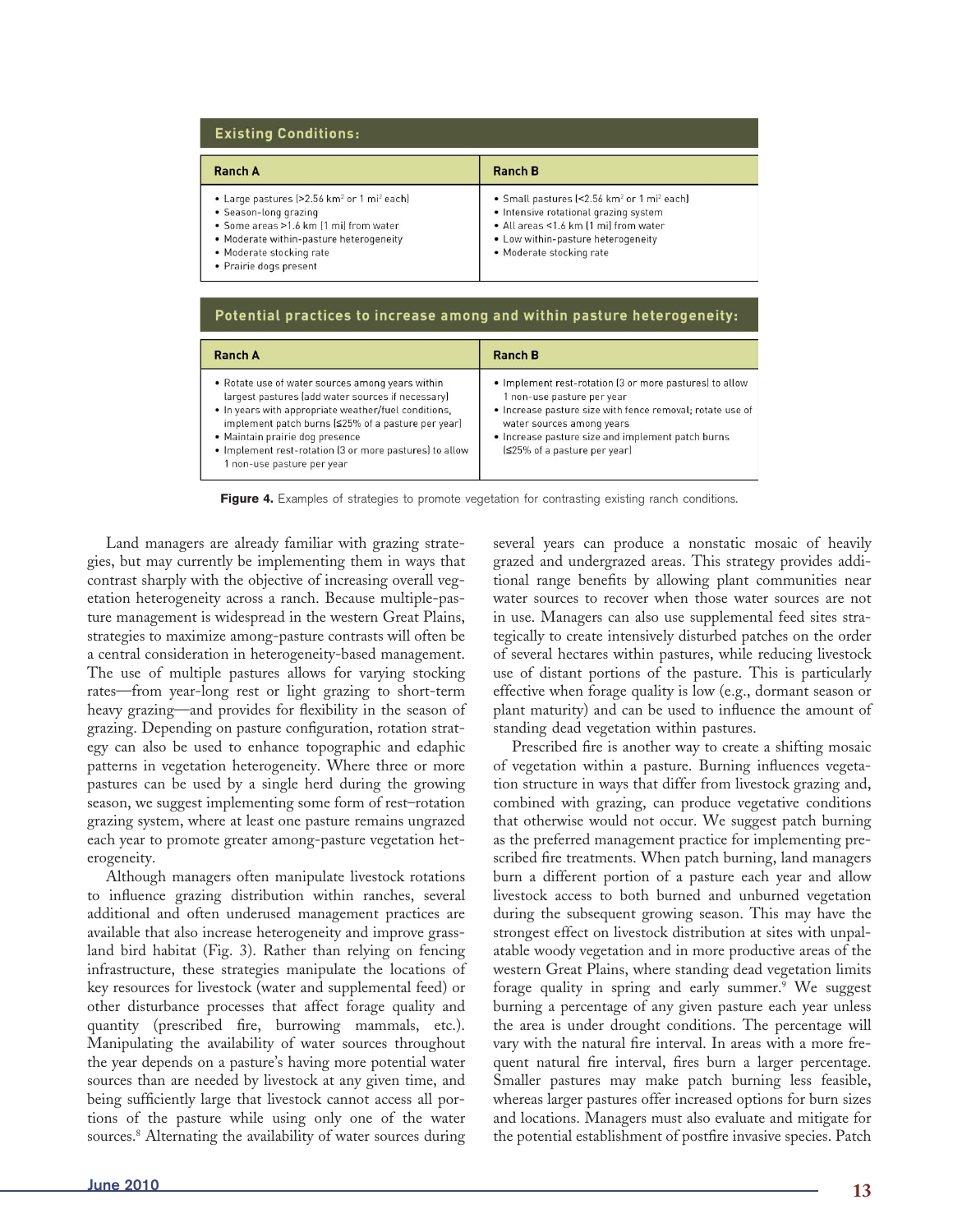burning promotes deferment of the unburned portion of the pasture because of the concentration of livestock for a substantial portion of the growing season. The result is more spatial heterogeneity of vegetation.

Black-tailed prairie dogs (*Cynomys ludovicianus*) contribute significantly to vegetation heterogeneity in the western Great Plains by creating intensely disturbed patches, often with vegetation structure and composition that differ from areas experiencing intensive livestock grazing. Managers should consider prairie dog colony distribution when evaluating strategies for heterogeneity-based management because colony distribution dictates which locations can be managed for short- versus tall-structure vegetation, affects other livestock management options, and can have important economic effects for livestock producers.10

## **Two Examples of Managing for Vegetation Heterogeneity**

A wide range of existing conditions and potential practices influence the development of management plans to promote vegetation heterogeneity. Although we cannot specifically examine the full range of conditions and practices, we illustrate how management can promote vegetation heterogeneity among pastures using examples from opposite ends of the spectrum of possible combinations of pasture size, water distribution, fence infrastructure, and livestock herd rotations. First, when a pasture is larger than 260 ha (640 acres) and a single water source is located in one corner of the pasture, uneven livestock distribution and forage use is already occurring: areas close to water receive consistent high use, and areas furthest from water receive less use8 (Fig. 4, Ranch A). Keeping pastures large will create within-pasture vegetation heterogeneity, but tall- and shortstructure areas will remain static over time. One alternative strategy for these large pastures is to create a shifting mosaic in grazing distribution that would permit changes in use of areas over periods of a year or more. Managers could install a new water development (without additional fencing) that would allow livestock use of water sources to alternate over a time scale of several years. Using only one water source at a time within the large pasture during a period of a year or more would increase vegetation heterogeneity. Alternating use of water sources also enables grazing in areas that were previously lightly grazed or unused, and allows previously heavily used areas to recover.

Second, when pasture size is small (< 260 ha [640 acres]), and water and livestock distributions are generally uniform (Fig. 4, Ranch B), implementing a rest–rotation grazing system (where one of the pastures is not grazed for a full year, and this rest is rotated across pastures among years) can induce substantial among-pasture variation in grazing intensity and vegetation heterogeneity. If the overall ranch stocking rate is maintained, the rest–rotation system will cause some or all of the grazed pastures to experience more intense grazing during that year. In addition, the presence

of significant standing dead vegetation in rested pastures may also increase small-scale  $(< 1$  ha) spatial variability within the pasture during subsequent livestock grazing periods, therefore improving vegetation heterogeneity. Another way to increase vegetation heterogeneity within multiple pastures is to plan a grazing system that intentionally varies the grazing intensity, duration, and/or season of use among the pastures to create differences in vegetation among pastures. Managers could then vary the implementation of the grazing plan among years to create a mosaic of management practices that shift vegetation structure and composition over time and space.

## **Conclusion**

The simple, scale-dependent (landscape, ranch, among-pasture, and within-pasture) approach presented here can assist land managers making decisions about heterogeneity-based management on semiarid grasslands in the western Great Plains. Maintaining and improving vegetation heterogeneity in grasslands is important for biodiversity, ecosystem goods and services, long-term sustainability of ecosystems and wildlife populations, and contemporary concerns about potential conflicts between conservation and production goals.

## **References**

- 1. Askins, R. A., F. C. Ramirez, B. C. Dale, C. A. Haas, J. R. HECKERT, F. L. KNOPF, AND P. D. VICKERY. 2007. Conservation of grassland birds in North America: understanding ecological processes in different regions. Report of the AOU Committee on Conservation. Ornithological Monographs No. 64. Washington, DC, USA: American Ornithologist's Union. 46 p.
- 2. Peterjohn, B. J., and J. R. Sauer. 1999. Population status of North American grassland birds from the North American Breeding Bird Survey, 1966–1996. *In:* P. D. Vickery and J. R. Herkert [EDS.]. Ecology and conservation of grassland birds of the Western Hemisphere. Studies in Avian Biology No. 19. Camarillo, CA, USA: Cooper Ornithological Society. p. 27–44.
- 3. Tews, J., U. Brose, V. Grimm, K. Tielborger, M. C. WICHMANN, M. SCHWAGER, AND F. JELTSCH. 2004. Animal species diversity driven by habitat heterogeneity/diversity: the importance of keystone structures. *Journal of Biogeography* 31:79–92.
- 4. Knopf, F. L. 1996. Prairie legacies: birds. *In:* F. B. Samson and F. L. Knopf [EDS.]. Prairie conservation: preserving North America's most endangered ecosystem. Washington, DC, USA: Island Press. p. 135–148.
- 5. Fuhlendorf, S. D., and D. M. Engle. 2001. Restoring heterogeneity on rangelands: ecosystem management based on evolutionary grazing patterns. *BioScience* 51:625–632.
- 6. Bement, R. E. 1969. A stocking rate guide for beef production on blue grama range. *Journal of Range Management* 22:83–86.
- 7. Hart, R. H., and M. M. Ashby. 1998. Grazing intensities, vegetation and heifer gains: 55 years on shortgrass. *Journal of Range Management* 51:392–398.
- 8. VALENTINE, K. A. 1947. Distance to water as a factor in grazing capacity of rangeland. *Journal of Forestry* 45:749–754.